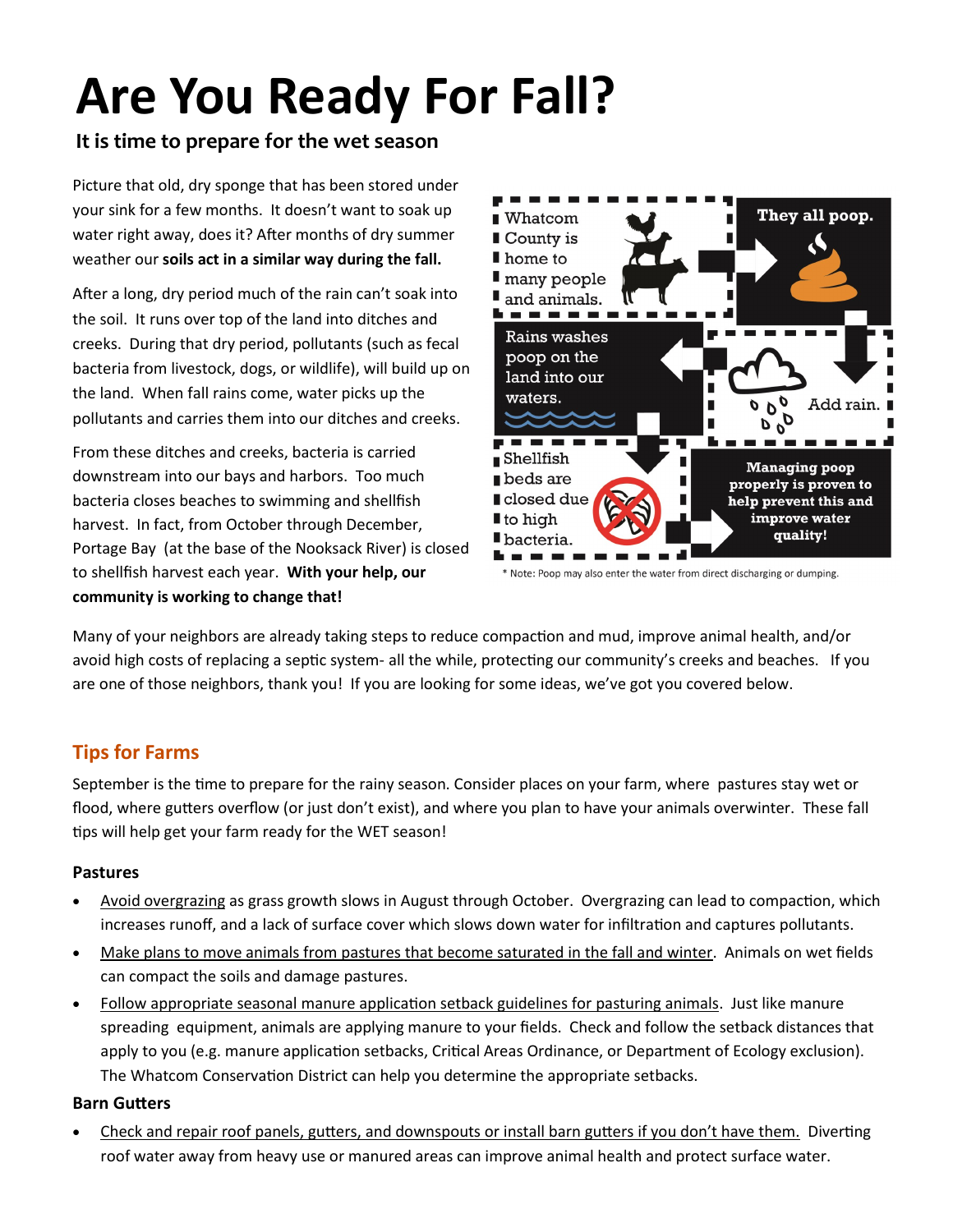#### **Heavy Use Areas**

- Make sure your sacrifice, or heavy use, areas are ready for animals. Order and install hog fuel, wood chips, or other footing materials. that will reduce mud and protect footing.
- Consider where your heavy use area drains. Runoff is best treated through a grassed or vegetated area.

Attending a Farm Speaker Series Workshop is the first step towards your \$200 rebate for barn gutters or ND. heavy use area footing. Check [https://www.whatcomcd.org/speaker](https://www.whatcomcd.org/speaker-series)-series for more information.

#### **Nutrient Applications**

- **Exampted Fields Fields Early.** Be sure your manure pile has been spread or your lagoon is empty in early October when field and weather is lower risk. Check with the Whatcom Conservation District's [Manure](https://whatcomcd.org/msa)  [Spreading Advisory](https://whatcomcd.org/msa) and inquire about borrowing their manure spreader.
- Follow seasonal manure application setback guidelines. In September, the setback is **40 feet** from all waterways and swales. The setback moves to **80 feet** from October through the high risk winter months.
- Apply at agronomic rates. Grass doesn't need many nutrients going into the winter and cover crops likely don't need any when planted behind an annual crop . Contact the Whatcom Conservation District for a soil test.
- Sign up for manure text alerts to get notices of significant weather events and manure application tips. Text "EZManure" to 797979.
- Cover manure storage or compost system. As the rains begin, cover your manure pile with a tarp or roof structure. This preserves your hard-earned nutrients and reduces runoff from your farm. Contact the Whatcom Conservation District for a free tarp.

#### **Cover Crops**

 Plant your cover crop as soon as annual crops are harvested. Cover crops reduce nutrient and sediment transport through fall and winter months.

Fall is the perfect time to get your farm winter ready and Whatcom Conservation District can help. Whatcom Conservation District is the resource in Whatcom County for information on rebates and grants for farm improvements, technical assistance, and an equipment loan program. Additionally, they provide complementary soil tests and tarps for manure piles. Attending a Farm Speaker Series Workshop is the first step towards your \$200 rebate for barn gutters or heavy use area footing.

For more information about Whatcom Conservation District programs, visit<https://www.whatcomcd.org/> or call (360) 526-2381.

## **Tips for Pet Waste**

Pets do not use a toilet or pick up after themselves. Besides being gross to step in, bacteria from pet waste left on trails, lawns, and even the woods can wash into stormdrains, ditches, and creeks when the rain comes.. Like human poop, pet poop is raw sewage that contains pathogens such as bacteria, viruses, and parasites which can transmit disease to people. Some of these pathogens can last for years in the environment or your backyard.

- Scoop, Bag, and Trash it!
- Become a steward, install a sign, and share bags with others.

For more information about pet waste programs, visit [www.whatcomcounty.us/scooppoop](http://www.whatcomcounty.us/scooppoop) or call Whatcom County Public Works at (360) 778-6230.